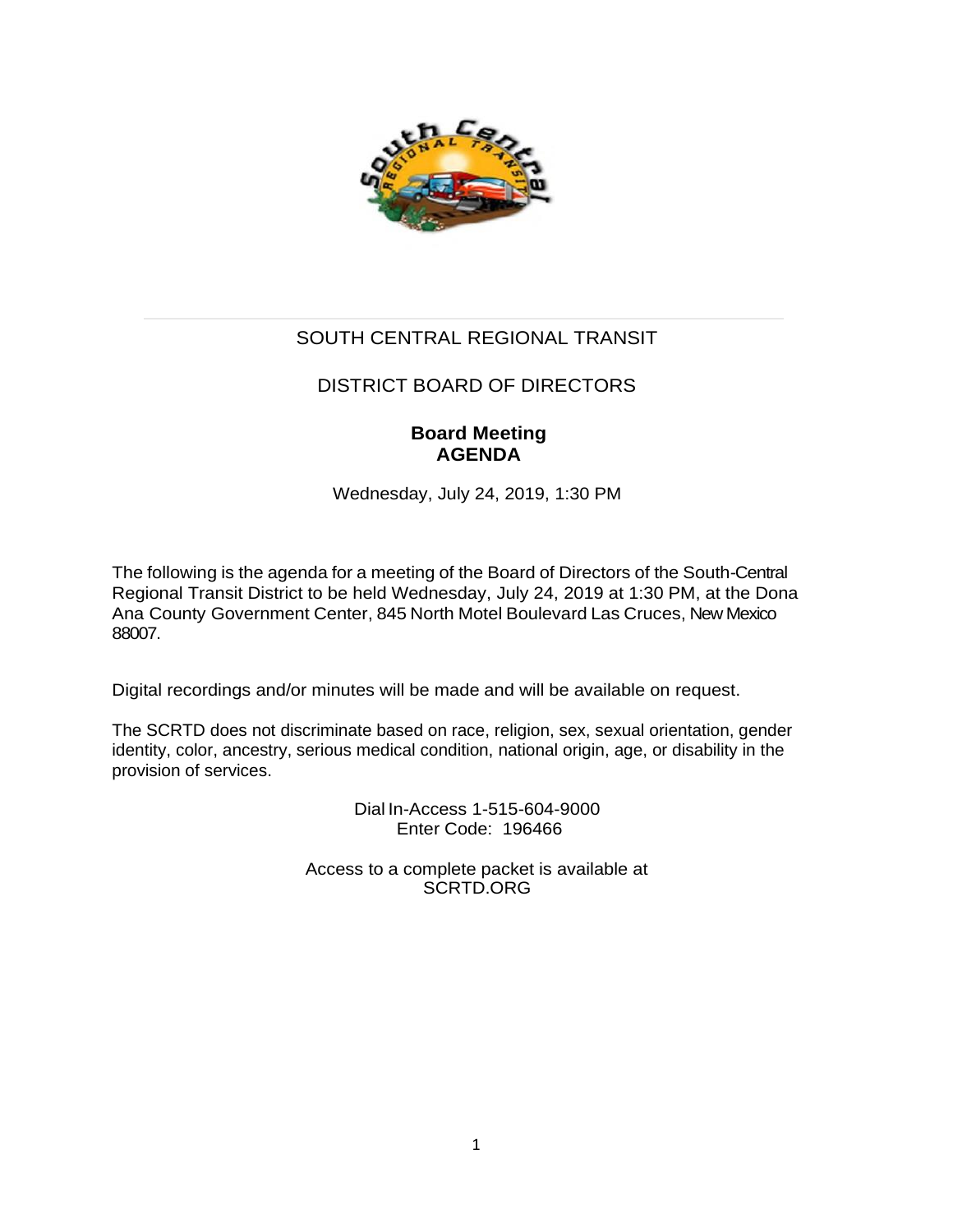Call to Order

- 1. PledgeofAllegiance
- 2. Roll Call
- 3. Changes to the agenda
- 4. Public Input
- 5. Approval of SCRTD Meeting Minutes of June 26, 2019
- 6. Financial Report for the Period Ending June 30, 2019 Velma Navarrete
- 7. Executive Director's Report- David Armijo
- 8. Discussion items
	- a. Submittal of the 2020 Call for Projects El Paso MPO Project Update
	- b. Modification to the ZTrans Contract
	- c. Acquisition of Property located on 830 Anthony Drive, Anthony, NM for use as a Bus Facility and Administrative Office for the Transit District
	- d. ICIP Submittal FY2021
- 9. Action items:
	- a. A Resolution approving the Financial Statements as of May 31, 2019.
	- b. A Resolution approving Budget Adjustments as of May 31, 2019.
	- c. A Resolution approving the Submittal of the 2020 Call for Projects El Paso MPO
	- d. A Resolution approving the Modification to the ZTrans Contract
	- e. A Resolution approving the Acquisition of Property located on 830 Anthony Drive, Anthony, NM for use as a Bus Facility and Administrative Office for the Transit District
	- f. A Resolution approving the FY2021 ICIP
- 10. Board Comment
- 11. Closed Session
- 12. Adjourn

THE DISTRICT MAY CONVENE IN CLOSED SESSION to discuss the purchase, acquisition or disposal of real property by the public body as authorized by the Open Meetings Act, § 10-15-1 (H)(2) and (5) (NMSA 1978).

THE DISTRICT MAY CONVENE IN OPEN SESSION to take action, if any, on the closed session items.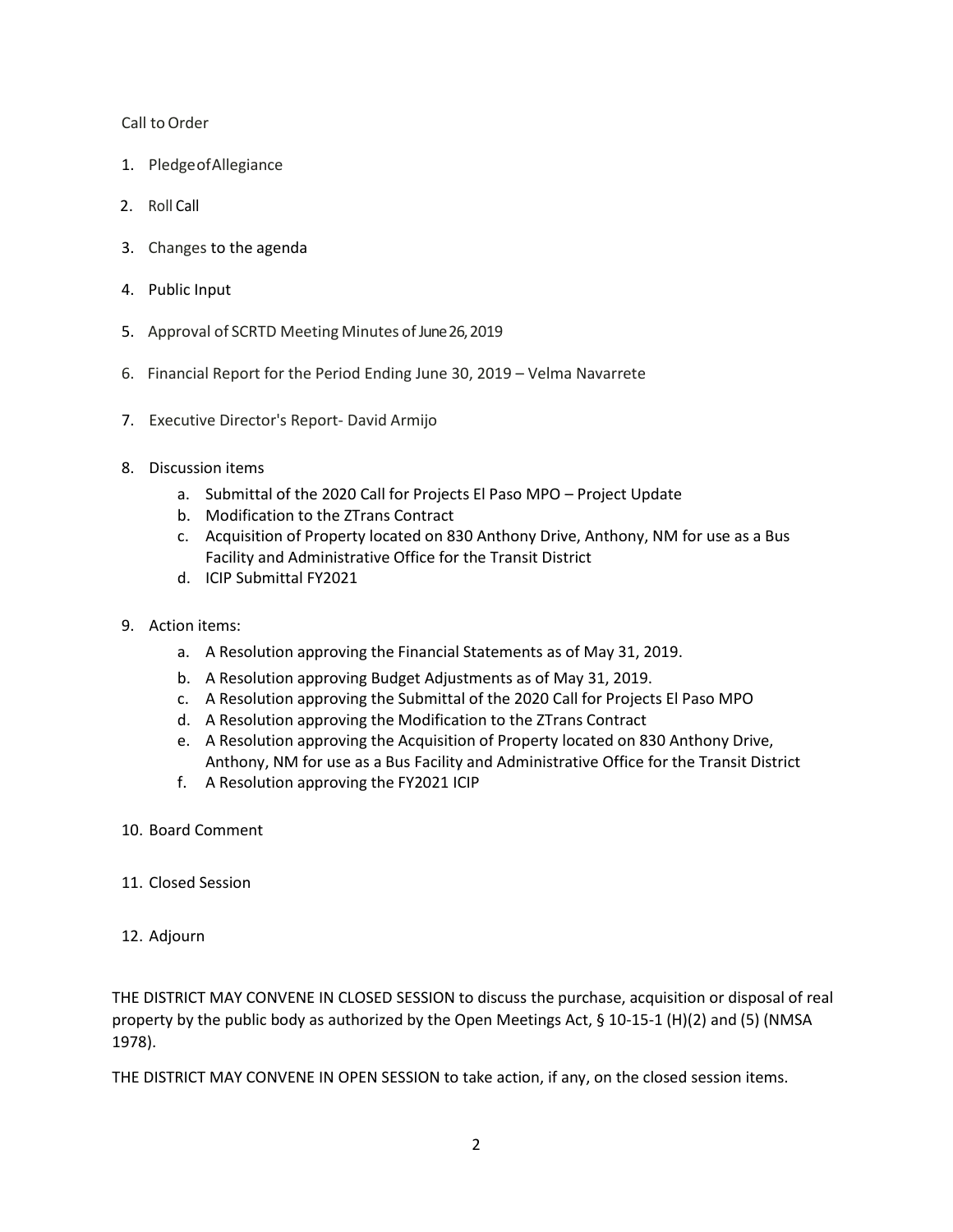# **Item #5 – Minutes**

### **South Central RTD**

## **Board of Directors Meeting**

**Wednesday, June 26, 2019 - 1:30 PM**

#### **Dona Ana County Government Center**

## **845 N. Motel Blvd., Las Cruces, NM 88007**

#### **MINUTES**

### **MEMBERS PRESENT:**

**Javier Perea, RTD Chair, City of Sunland Park Nora Barraza, RTD Vice Chair, Town of Mesilla Jack Eakman, Secretary, City of Las Cruces Diana Trujillo, City of Anthony Manuel Sanchez, Doña Ana County (left meeting 3:00-3:11) Gerald LaFont, City of Elephant Butte Majorie Powey, Village of Williamsburg (attended via phone)**

## **MEMBERS ABSENT:**

**James "Slim" Whitlock, Village of Hatch**

# **SCRTD STAFF:**

**David Armijo, SCRTD Executive Director Velma Navarrete, SCRTD** 

**OTHERS PRESENT:**

### **Michael McAdams, MPO**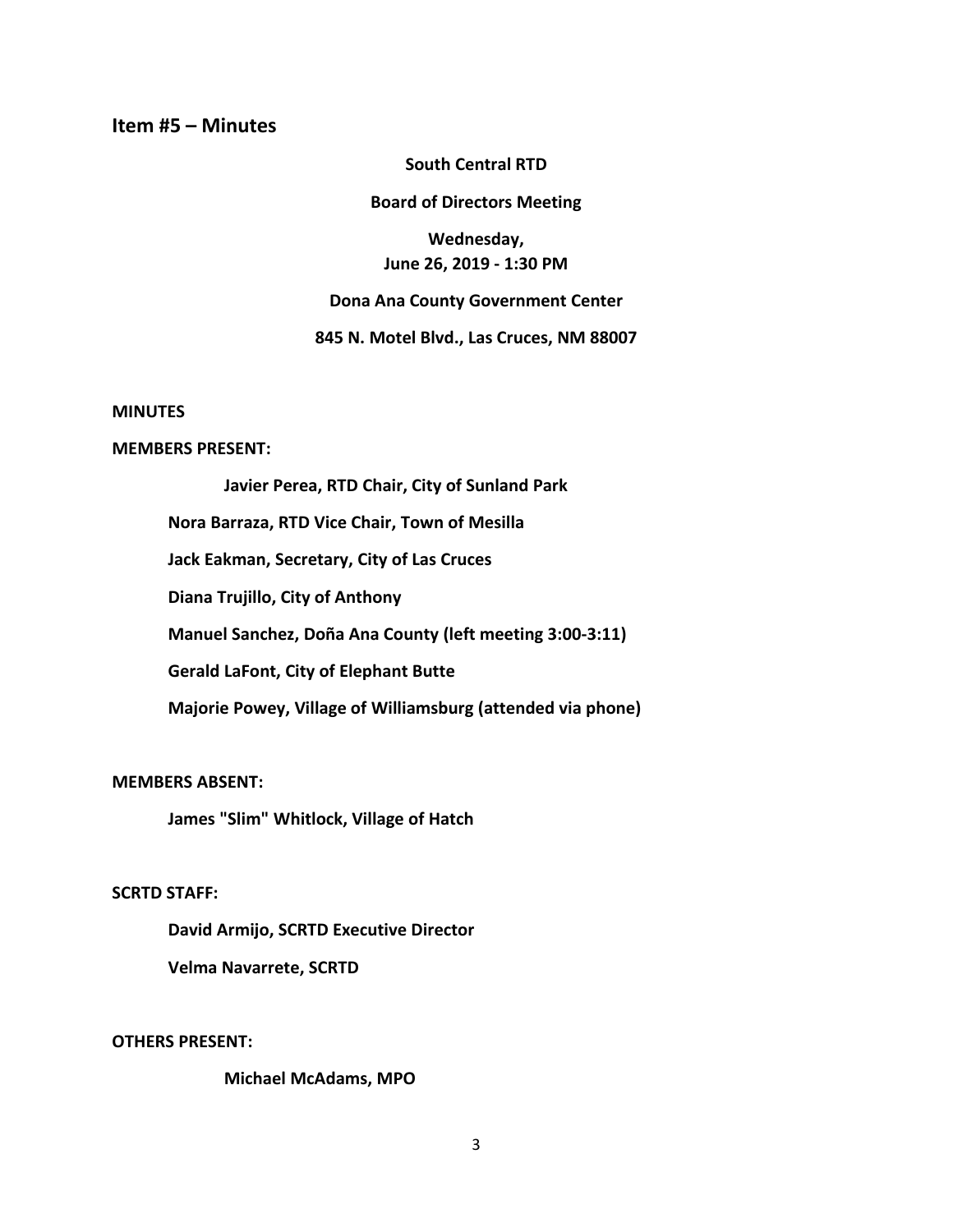**Angela Rael, SCRTDPO**

**Mike Bartholomew, CLC Transit**

**Becky Baum, RC Creations, LLC, Transcriptionist**

**Javier Perea called the meeting to order at approximately 1:33.**

**1. PLEDGE OF ALLEGIANCE (1:30 PM)**

# **ALL STAND FOR THE PLEDGE OF ALLEGIANCE.**

**2. ROLL CALL**

**A quorum was determined to be present.**

**CHANGES TO THE AGENDA**

**There were no changes to the agenda. Motioned by Nora Barraza, second by Jack Eakman. Passed unanimously.**

**3. PUBLIC INPUT**

**Clare Kapner expressed frustration trying to get paratransit in the County. She discussed with the City and they needed \$100,000 and a van. She was working with David, stated David said in January 2018 they were going for a grant for providing that service. She found the van when it arrives will be put to other use. There is no paratransit in the County unless on Medicaid and it is free.**

**Javier Perea stated this seemed a good topic and would discuss later in the meeting.**

**4. APPROVAL OF SCRTD MEETING MINUTES OF May 22, 2019**

**There were no changes to the minutes. Motioned by Jack Eakman, seconded by Diana Trujillo. Passed unanimously.**

**5. FINANCIAL REPORT FOR THE PERIOD ENDING May 31, 2019**

**Velma Navarrete gave the financial report. The present balance to date in total \$67,445.58; money market \$2,000.00, operating account \$21,128.26, and in payroll account \$44,317.32. Some revisions to expense line items, made adjustments in the PARA account line item,**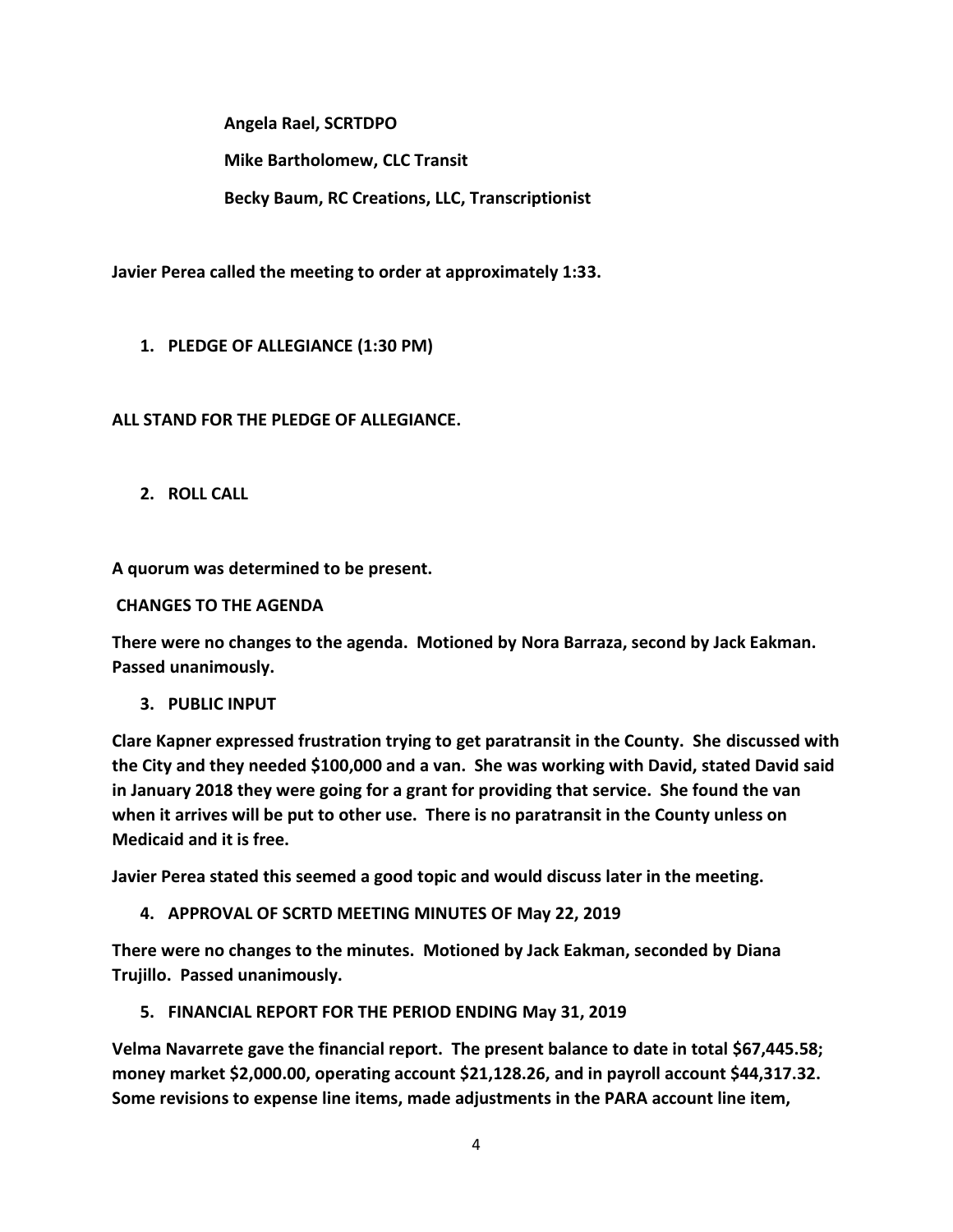**travel line item, fuel, and in our services, and took from STS to cover for these expenses and from the reserve line item.**

**David Armijo stated \$15,000 goes to labor and fuel per month. Unknown time length for migrants and how flexible. Migrant charge is \$65 an hour based on monthly contract with the state. The charges are by the 10th of the hour.**

**Jack Eakman asked total of accounts payable at the end of May. Mentioned \$13,300 cash on hand. Only have 5.1 days of cash on hand.**

**Velma Navarrete mentioned \$70,000 to \$80,000 accounts payable per month.**

**David Armijo stated money coming in is a moving target.**

**Jack Eakman disagrees. Need everybody to put in their deposit for next year in July. All that cash as soon as we can get it so relief for Executive Director and Financial Officer.** 

**Nora Barraza stated per the state need percentage in reserves and we don't at the end of May and possible same place monetarily at the end of June.**

**Velma Navarrete stated there are expected incomes for asylum seekers, a grant, and Gadsden Upward Bound, so approximately \$40,000 more.**

**David Armijo mentioned revenues and expense, we have money programmed to \$143,000, we're not spending that. We will spend about \$90,000 and includes extra \$10,000 a month because of the migrant seekers and another \$15,000 in revenues. When close yearly books there should be \$50,000 or more added to currently.**

**Nora Barraza requested a copy of the bank statements for the last 12 months.**

**Diana Trujillo questioned the payment for Anthony was \$3,510 and this year will be \$4,680.**

# **6. EXECUTIVE DIRECTOR'S REPORT**

**David Armijo gave the Executive Director's report. El Paso Call for projects, Congestion Mitigation and Air Quality money 100% federally funded with no local match. Subject to NMDOT approval. Do a project in Sunland Park area to look at what we could do to make better connections up to Santa Teresa. The Build Grant looks to increase funding.**

**Jack Eakman suggested talking with City of Las Cruces Economic Development Department for joint.**

**David Armijo stated it is a great idea but need to get it narrowed down very soon. Group effort much better chance. Short range plan has the legal authority to put it in there and in fiscal budget going forward. Coordinating with RoadRUNNER staff. Taking five-year plan and look at 10 years; look at all of the services today, ridership, demographics and look at**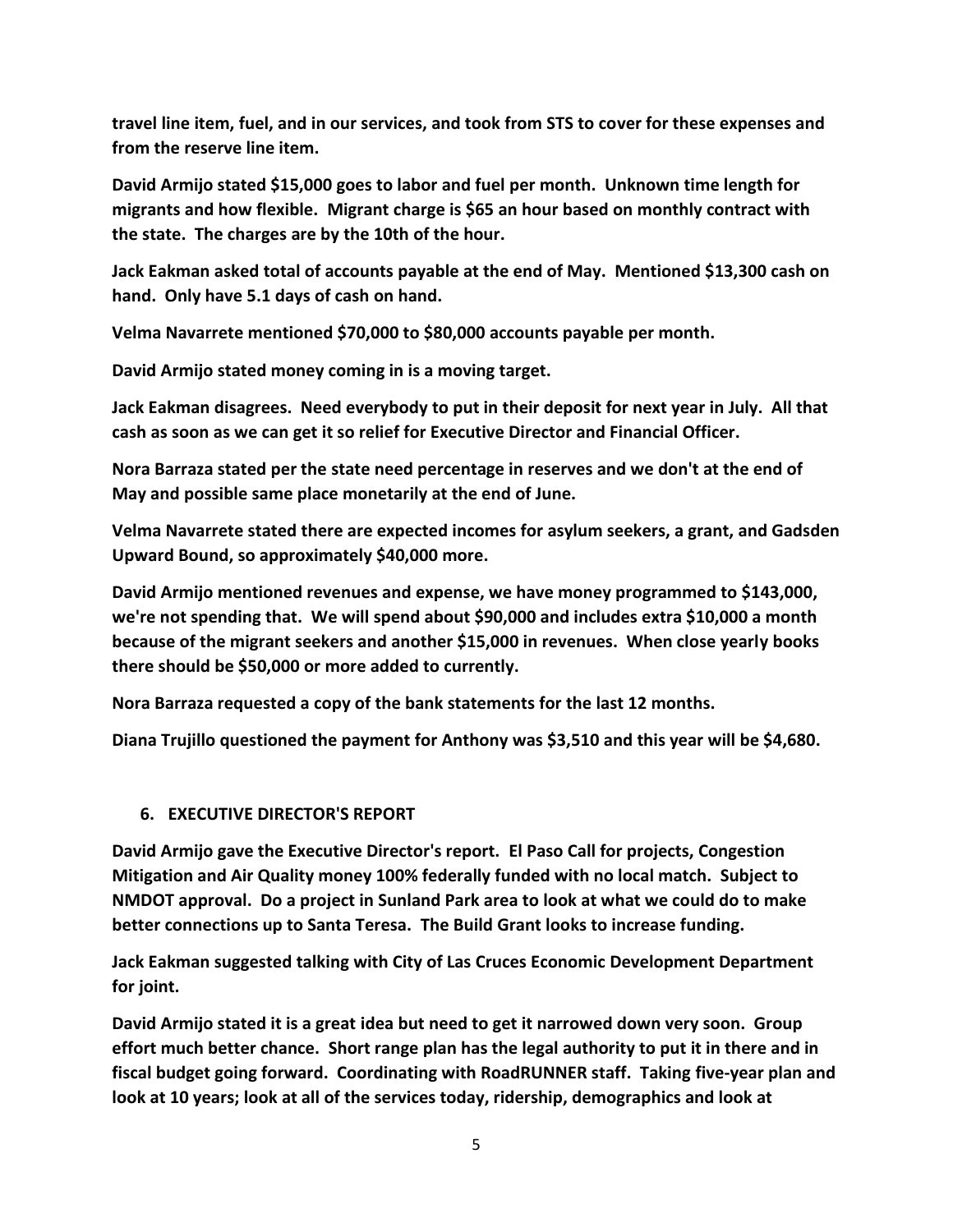**performance, other service areas. Working with Panera Graphics an attractive pricing to put blades/flag bus stop signs. The current ones are one sided. Need recognizable, logo, phone number, and website. Will have a knockdown pole, with holes in it. Price of \$23 each for the signs, double sided, fiberglass.** 

**Diana Trujillo mentioned in Anthony cover for the bus stop for the heat.**

**David Armijo mentioned having a curb cut where a couple of buses could go and put the buses there on the half hour, hour and people would come across the street. We have covered canopy, restrooms. Phase 2 would be a permanent location out on the front. Branding of the bus network, in LA red buses were rapid buses which included limited stops, high frequency services, signalization shelters showed time of next bus etc. A lot of the nonprofits use white for their vehicles. Something that requires a marketing company, advertising to take a closer look. Ridership is up, including migrants, up to 41,000, fiscal year close to 50,000.**

**Javier Perea requested more information on paratransit.**

**David Armijo stated under state guidelines SCRTD runs an express service, limited stops, limited services and as a result not required to provide paratransit service. Tried to do a year ago with the County, test area open paratransit service and see where that would go. Paratransit by nature is demand response, smaller vehicles/vans. Under law only required to get them to an accessible bus or for full journey. To do this would require substantial increase in funding, why looking to do as a pilot with the County. Mentioned Dial-A-Ride is curb-to-curb. There were two proposals with the County and County said no.**

**Manny Sanchez mentioned no extra funding due to possible redundant services.**

**David Armijo mentioned problematic offering extra services because other areas will require the same. States funds cannot be used via 5311 for other services, and no operating costs, unless going through El Paso MPO.** 

**Nora Barraza asked if percentage of money received is set aside for ADA purposes.**

**David Armijo stated no, there is not.**

**Majorie Powey suggested the senior center in Sierra County provides handicapped transportation with a van that picks up people and get money from the state for that purpose.**

**David Armijo stated it is somewhat limited, mix between volunteers utilizing vehicles and actual individuals providing some vehicles.** 

**Open Meetings Act was brought up as this discussion was not on the agenda.**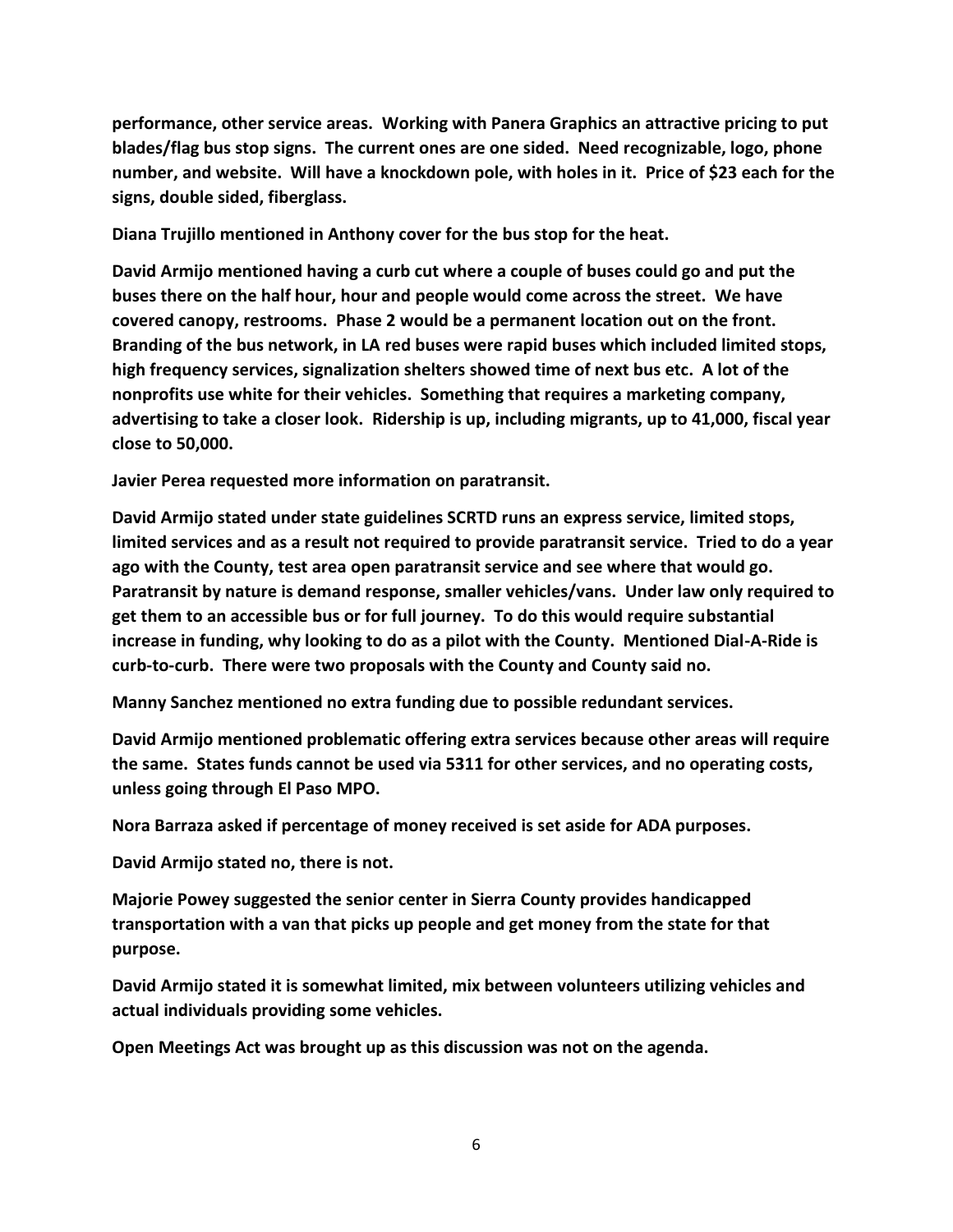**David Armijo mentioned the next year budget, moved capital funding money around. PARA and health benefits changes were made.**

# **7. DISCUSSION ITEMS**

# **a. Submittal of the 2020 Call for the Projects El Paso MPO**

**David Armijo stated no approval for this yet as a definitive request, probably in the next month. Just a heads up.**

**b. Build Project Submittal Delay to 2020** 

**c. Release of Short Range Plan RFP**

**d. Replace of Bus Stops** 

**e. Branding of the Bus System Network** 

**THE ABOVE WERE DISCUSSED IN THE EXECUTIVE DIRECTOR'S REPORT.**

- **8. ACTION ITEMS**
- **a. A Resolution approving the Financial Statements as of May 31, 2019**

**Motion by Jack Eakman, second by Diana Trujillo. Passed unanimously.**

**b. A Resolution approving Budget Adjustments as of May 31, 2019.** 

**Motion by Diana Trujillo, second by Jack Eakman. Passed unanimously.**

**d. A Resolution approving the FY2019-20 SCRTD Annual Budget Revised**

**Motion by Jack Eakman, second by Diana Trujillo. Passed unanimously.**

**9. BOARD COMMENT**

**Javier Perea mentioned to add accounts payables and statements for the fiscal year.**

**Jack Eakman asked how to plan on addressing the request from the public comment today.**

**Javier Perea requested options for the future. Have all information presented to the Board. Do not just burden the County.**

**10. ADJOURNMENT (3:11 PM)**

**\_\_\_\_\_\_\_\_\_\_\_\_\_\_\_\_\_\_\_\_\_\_\_\_\_\_\_\_\_\_\_\_\_\_\_\_\_\_**

**Chairperson**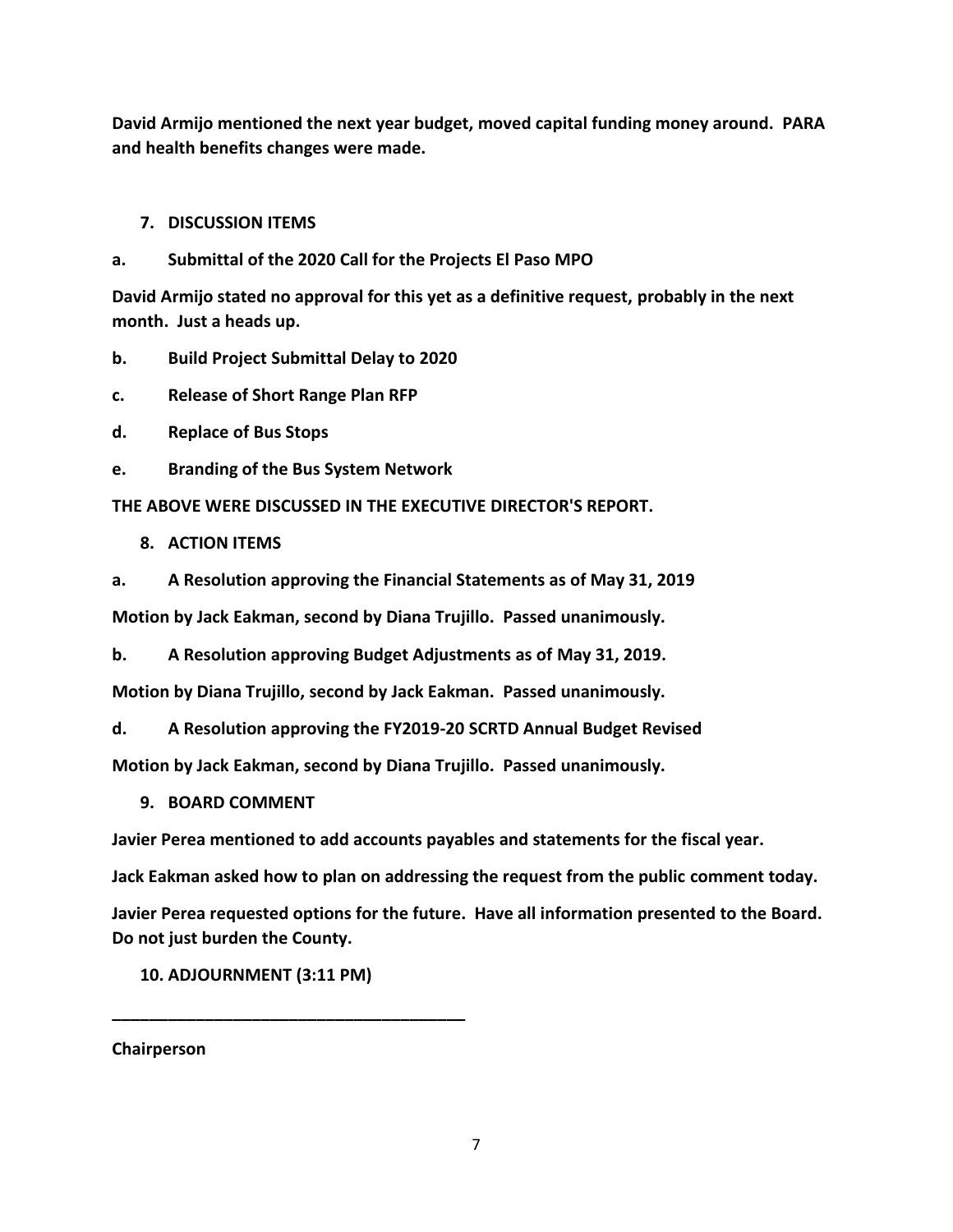**#6 Financial Report**

# **Bank of the West BNP Paribas**

**South Central Regional Transit District 06/30/2019 Account Balances**

Money Market Account \* 4524 Operating Account \* 2003 \$19,089.34 Payroll Account \*2011 \$44,165.25

\$2,000.00

Total Cash On Hand at 06/30/2019 \$65,254.59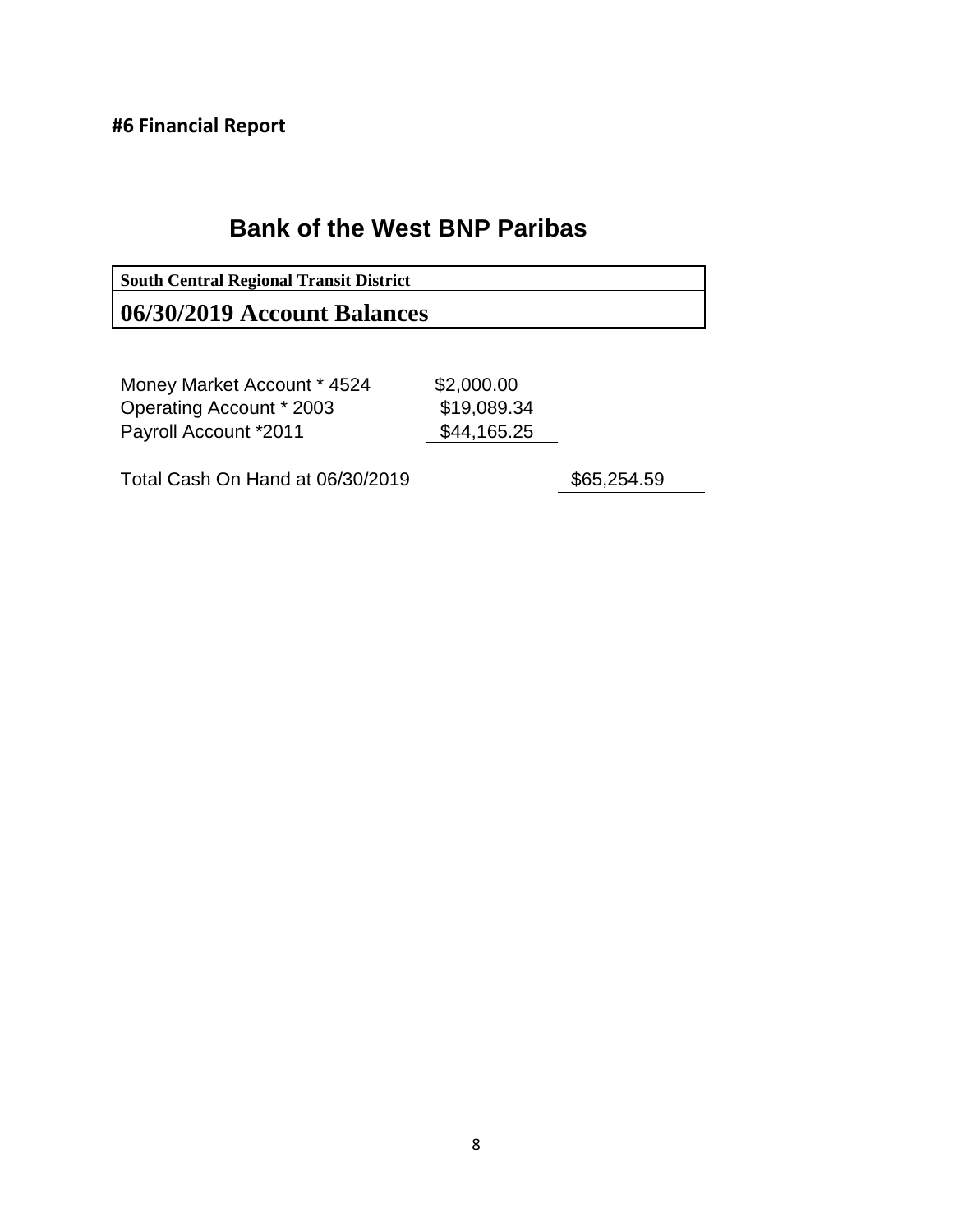# **Expenditures – June 2019**

| FY19 July thru June 2019                  |                                    |                                    |                   |                                 |                            |         |                             |
|-------------------------------------------|------------------------------------|------------------------------------|-------------------|---------------------------------|----------------------------|---------|-----------------------------|
| <b>Descriptions</b>                       | <b>Budgeted</b><br><b>Expenses</b> | <b>Revision</b><br><b>Requests</b> | <b>YTD</b>        | <b>Jun-19</b>                   | <b>Accrued Not</b><br>paid |         | Remaining<br><b>Balance</b> |
| <b>Personnel Services</b>                 |                                    |                                    |                   |                                 |                            |         |                             |
| Salaries                                  | 390,833.60                         |                                    | \$390,252.48      | \$38,806.60                     |                            | 100%    | 581.12                      |
| <b>Employee Benefits</b>                  |                                    |                                    |                   |                                 |                            |         |                             |
| FICA/Medicare Tax                         | 29,898.00                          | 523.41                             | \$<br>30,421.41   | \$<br>2,895.75                  |                            | 102%    | 0.00                        |
| Unemployment Tax                          | 10,002.90                          |                                    | \$<br>8.710.70    | $\mathbf{\$}$<br>220.99         |                            | 87%     | 1,292.20                    |
| Workers Comp Insurance                    | 22,481.00                          | 589.16                             | \$<br>23,070.16   | \$<br>1,814.00                  |                            | 103%    | 0.00                        |
| Health Insurance and Life                 | 50,162.00                          |                                    | \$<br>37,438.74   | \$<br>3,916.25                  |                            | 75%     | 12,723.26                   |
| Retirement - PERA                         | 29,548.00                          |                                    | \$<br>29,347.58   | 2,639.31<br>\$                  |                            | 99%     | 200.42                      |
| <b>Travel</b>                             |                                    |                                    |                   |                                 |                            |         | 0.00                        |
| Travel - Reimbursement                    | 4,500.00                           |                                    | 4,078.22          |                                 |                            | 91%     | 421.78                      |
| Fuel - WEX                                | 92,865.00                          | 3,514.19                           | \$<br>96,379.19   | \$12,651.80                     |                            | 104%    | (0.00)                      |
| Maintenance on Vehicles                   | 40,000.00                          |                                    | 35,508.52         | 4,455.81                        |                            | 89%     | 4,491.48                    |
| <b>Supplies</b>                           |                                    |                                    |                   |                                 |                            |         | 0.00                        |
| Supplies                                  | 11,800.00                          | 454.34                             | \$<br>12,254.34   | $\mathsf{\$}$<br>493.72         |                            | 100%    | (0.00)                      |
| <i>Insurances</i>                         |                                    |                                    |                   |                                 |                            |         | 0.00                        |
| General Liability                         | 17,376.00                          |                                    | 13,035.61         |                                 |                            | 75%     | 4,340.39                    |
| Automobile Insurance                      | 62,000.00                          |                                    | \$<br>56,366.22   | \$<br>5,108.72                  |                            | 91%     | 5,633.78                    |
| D&O Insurance                             | 3,315.00                           | 0.65                               | 3,315.65          | 236.89                          |                            | 100%    | 0.00                        |
| <b>Contractual Services</b>               |                                    |                                    |                   |                                 |                            |         | 0.00                        |
| Professional Fees & Svcs/Audit            | 8,500.00                           |                                    | 2,153.58          |                                 |                            | 25%     | 6,346.42                    |
| Legal Fees                                |                                    |                                    |                   |                                 |                            | #DIV/0! | 0.00                        |
| Services ADP FEES/Janitorial/RC Creations | 8,566.00                           |                                    | \$<br>8,004.30    | \$<br>1,416.57                  |                            | 93%     | 561.70                      |
| <b>SCCOG</b>                              | 5,000.00                           |                                    | 5,000.00          |                                 |                            | 100%    | 0.00                        |
| STS, NM                                   | 89,325.00                          | (1,859.42)                         | \$<br>77,709.07   | \$<br>9,274.52                  |                            | 89%     | 9,756.51                    |
| Zia Therapy                               | 12,000.00                          |                                    | \$<br>10,000.00   | $\mathbf{\$}$<br>1,000.00       |                            | 83%     | 2,000.00                    |
| Camino Real                               | 4,500.00                           |                                    | 4,500.00          |                                 |                            | 100%    | 0.00                        |
| <b>FineLine Graphics</b>                  | 2,500.00                           |                                    | 1,554.00          |                                 |                            | 62%     | 946.00                      |
| <b>Operating Costs</b>                    |                                    |                                    |                   |                                 |                            |         | 0.00                        |
| Advertisements/Promotional                | 150.00                             |                                    | 43.29             | $\blacksquare$                  |                            | 29%     | 106.71                      |
| Conf/Seminars/Training                    | 1,250.00                           |                                    | 1,190.00          |                                 |                            | 95%     | 60.00                       |
| Postage                                   | 50.00                              |                                    | 50.00             |                                 |                            | 100%    | 0.00                        |
| Office Equipment                          | 500.00                             |                                    | 449.20            |                                 |                            | 90%     | 50.80                       |
| Subscription/Dues                         | 1,015.00                           |                                    | 1,003.57          |                                 |                            | 99%     | 11.43                       |
| <b>Asset Management</b>                   | 200.00                             |                                    |                   |                                 |                            | 0%      | 200.00                      |
| Telephone - Cell phone                    | 7,200.00                           |                                    | \$<br>4,429.79 \$ | 643.79                          |                            | 62%     | 2,770.21                    |
| Reserve                                   | 12,793.63                          | (3, 222.33)                        | 9,571.30          |                                 |                            | 75%     | 0.00                        |
| <b>Bus Rental</b>                         | 300.00                             |                                    |                   |                                 |                            | 0%      | 300.00                      |
| Rent-City of Anthony                      | 650.00                             |                                    | \$<br>350.00      | \$                              |                            | 54%     | 300.00                      |
| <b>Bus Facility Lease</b>                 | 16,575.00                          |                                    | \$<br>16,575.00   | \$<br>1,950.00<br>$\mathsf{\$}$ |                            | 100%    | 0.00                        |
| Utilities/Internet/Facility Maint         | 1,500.00                           |                                    | \$<br>868.07      | 138.18                          |                            | 58%     | 631.93                      |
|                                           |                                    |                                    |                   |                                 |                            |         | 0.00                        |
|                                           |                                    |                                    |                   |                                 |                            |         | 0.00                        |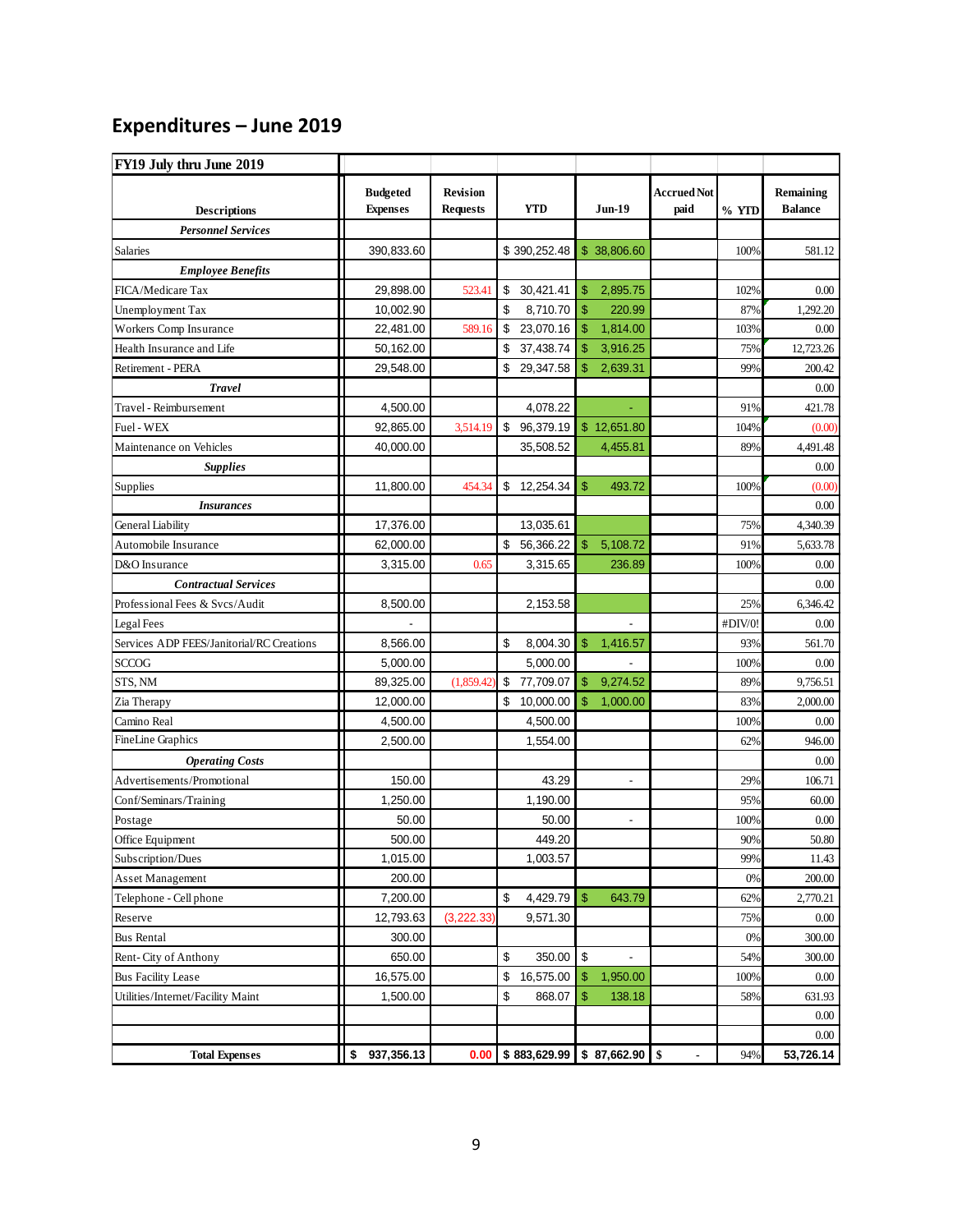# **Revenues – June 2019**

| <b>FY18-19 REVENUE</b>                         |                           |                         |                                                       |                                          |                                            |          |                                 |                                              |                                            |
|------------------------------------------------|---------------------------|-------------------------|-------------------------------------------------------|------------------------------------------|--------------------------------------------|----------|---------------------------------|----------------------------------------------|--------------------------------------------|
| <b>South Central Regional Transit District</b> |                           |                         |                                                       |                                          |                                            |          |                                 |                                              |                                            |
| <b>Jun-19</b>                                  |                           |                         |                                                       |                                          |                                            |          |                                 |                                              |                                            |
| <b>Support &amp; Revenue</b>                   |                           | <b>Budgeted Revenue</b> | Revision<br><b>Request</b><br>Increase/<br>(Decrease) | $Y-T-D$<br><b>Received</b><br><b>PMT</b> | <b>Invoiced But</b><br><b>Not Received</b> | $%Y_T_D$ |                                 | <b>Balance</b><br><b>Forward FY</b><br>19/20 | <b>Revenues</b><br>over<br><b>Expenses</b> |
| Membership Dues                                |                           |                         |                                                       |                                          |                                            |          |                                 |                                              |                                            |
| <b>CITY OF LAS CRUCES</b>                      | $\mathcal{S}$             | 49,980.00               |                                                       | 49,980.00                                |                                            | 100%     | $\boldsymbol{\hat{\mathsf{S}}}$ | $\overline{a}$                               |                                            |
| <b>DONA ANA COUNTY</b>                         | $\mathcal{S}$             | 43,164.00               |                                                       | 43,164.00                                |                                            | 100%     | $\boldsymbol{\mathsf{S}}$       |                                              |                                            |
| <b>SUNLAND PARK</b>                            | $\boldsymbol{\S}$         | 7,208.00                |                                                       | 7,208.00                                 |                                            | 100%     | $\boldsymbol{\hat{\mathsf{S}}}$ |                                              |                                            |
| TOWN OF MESILLA                                | $\boldsymbol{\mathsf{S}}$ | 1,124.00                |                                                       | 1,124.00                                 |                                            | 100%     | \$                              | $\overline{a}$                               |                                            |
| VILLAGE OF HATCH \$                            |                           | 843.00                  |                                                       | 843.00                                   |                                            | 100%     | $\mathsf{\$}$                   |                                              |                                            |
| <b>CITY OF ANTHONY</b>                         | $\mathcal{S}$             | 3,510.00                |                                                       | 3,510.00                                 |                                            | 100%     | $\mathcal{S}$                   |                                              |                                            |
| <b>CITY OF ELEPHANT BUTTE</b>                  | $\mathcal{S}$             | 732.00                  |                                                       | 732.00                                   |                                            | 100%     | \$                              | $\blacksquare$                               |                                            |
| <b>CITY OF TRUTH OR</b><br><b>CONSEQ</b>       |                           |                         |                                                       |                                          |                                            |          | \$                              |                                              |                                            |
| TOWN OF WILLIAMSBURG \$                        |                           | 229.00                  |                                                       | 229.00                                   |                                            | 100%     | \$                              | $\blacksquare$                               |                                            |
|                                                |                           |                         |                                                       |                                          |                                            |          | \$                              |                                              |                                            |
| Dona Ana County GRT                            |                           | 350,000.00              | $\overline{a}$                                        | 350,000.00                               |                                            | 100%     | $\mathsf{\$}$                   | 0.00                                         |                                            |
| <b>NM DOT 5310</b>                             |                           |                         |                                                       |                                          |                                            |          | \$                              | $\overline{a}$                               |                                            |
| NMDOT 5311                                     |                           | 86,059.19               |                                                       | 86,059.19                                |                                            | 100%     | $\boldsymbol{\mathsf{S}}$       |                                              |                                            |
| NMDOT 5311*                                    |                           | 382,333.05              |                                                       | 317,489.59                               |                                            | 83%      | \$                              | 64,843.46                                    |                                            |
| <b>Bus Fares/Ticket Sales</b>                  |                           | 12,000.00               |                                                       | 11,065.38                                |                                            | 92%      | $\mathcal{S}$                   |                                              |                                            |
| <b>Advertisement Revenue</b>                   |                           | 6,000.00                |                                                       |                                          |                                            | $0\%$    | \$                              | $\blacksquare$                               |                                            |
| Misc. Revenue                                  |                           |                         |                                                       | 37,919.70                                |                                            |          | \$                              |                                              |                                            |
| <b>TOTAL REVENUES</b>                          | \$                        | 943,182.24              | \$<br>ä,                                              | \$909,323.86                             | \$<br>ä,                                   | 96%      |                                 | \$64,843.46                                  | \$25,693.87                                |
|                                                |                           |                         |                                                       |                                          |                                            |          |                                 |                                              |                                            |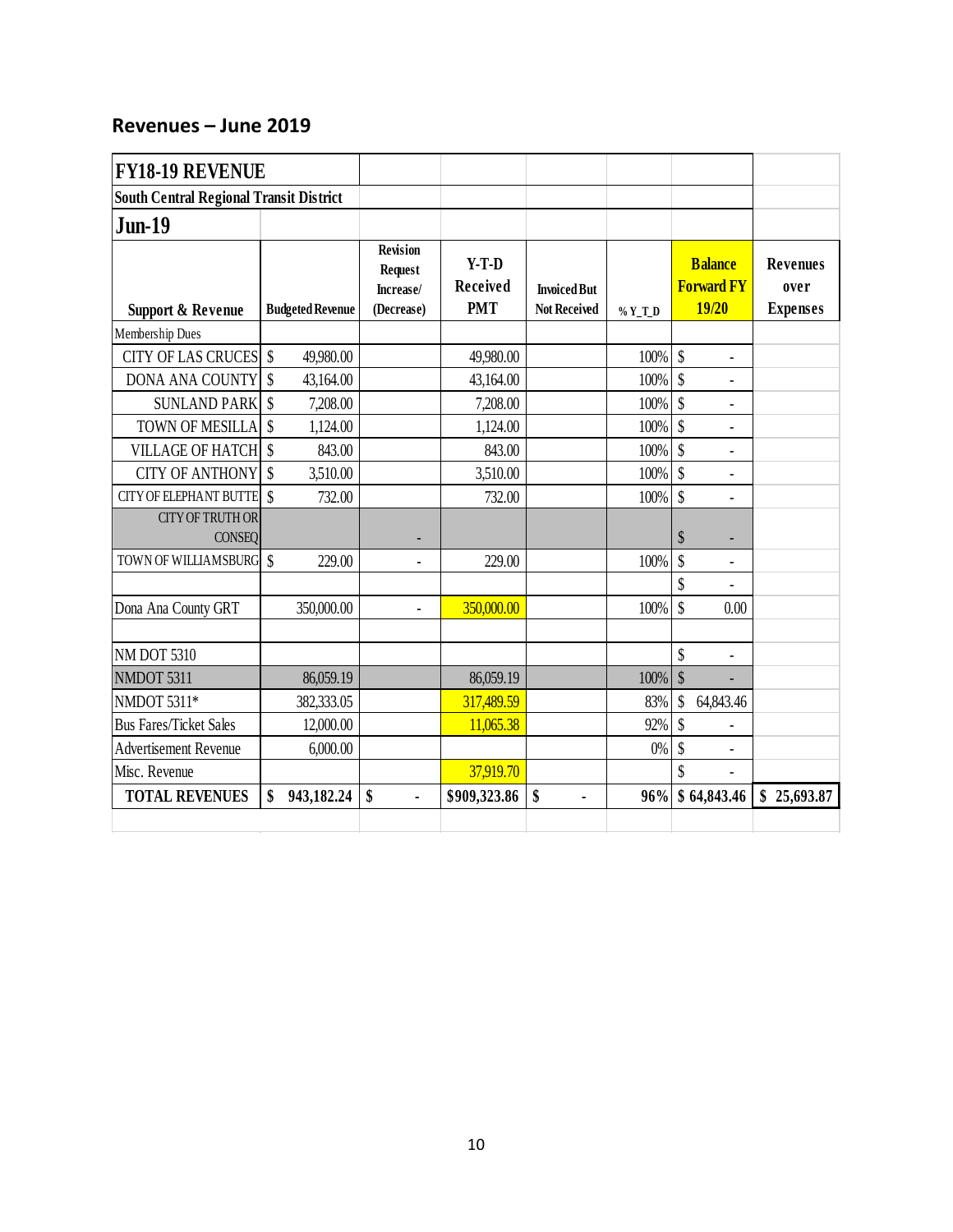# **#7 Executive Director's Report**

A verbal report detailing the projects and activities for the month will be provided.

# **#8 Discussion**

- a. Submittal of the 2020 Call for Projects El Paso MPO Project Update The District has opened discussions with the City of Sunland Park to support the City in obtaining two buses for the operation of the City's Route 83 Bus service. The Call for Projects will support the City in acquiring the buses needed to operate the service. Funding for the Call for Projects is specific to capital requests and comes from New Mexico Transportation funding released by the El Paso MPO.
- b. Modification to the ZTrans Contract The City of Las Cruces has approved \$8,000 in funds to the support the Orange Route Bus service. The City will increase the membership fees and funding to the District for the coming year. This will allow the District to compensate Zia Therapy for the current contract year.
- c. Anthony Bus Facility Acquisition

The District has received an agreement from the State of New Mexico for \$200,000 in funding from the Legislature for the purchase of the current bus facility that the District leases located on 830 Anthony Drive, Anthony, New Mexico. In support of this initiative, the District has hired a Realtor from Steinborn reality to handle this initiative. Further discussion will be provided at the meeting.

The Board of Directors has the option to discuss this matter in Closed Session.

"Meetings for the discussion of the purchase, acquisition or disposal of real property or water rights by the public body. "Open Meetings Act.

"This exception is intended to enable a public body to consider the purchase, acquisition or disposal of real property or water rights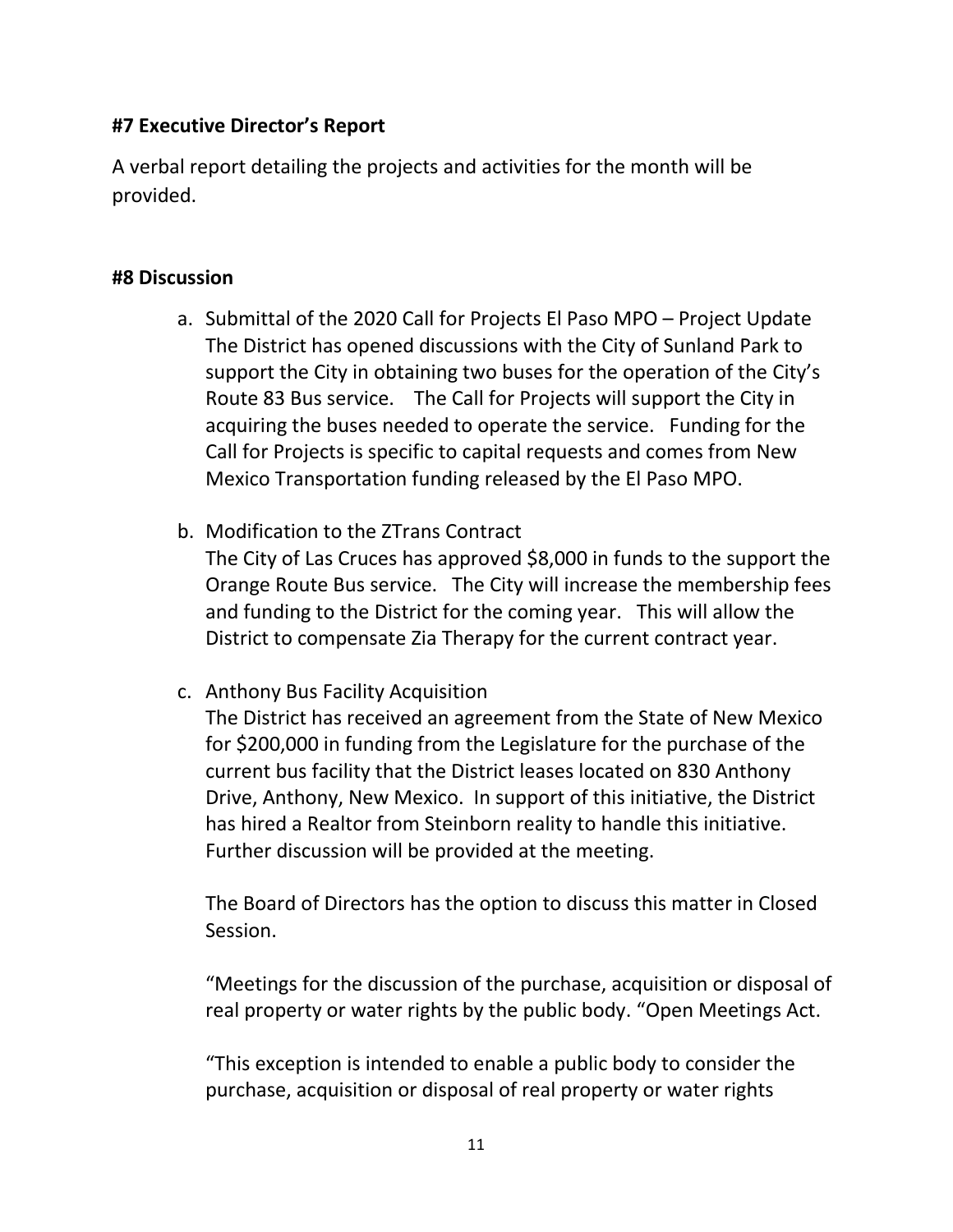without the risk of alerting those who could take action that would result in lost opportunities or greater costs to the public body. The exception applies only to discussions of the proposed transactions it covers. Action on the purchase, acquisition or disposal of real property or water rights by the public body must take place in an open meeting, as required by Section 10-15-1(B). "

d. ICIP Submittal FY2021

The District has updated the FY2020 plan to reflect recent changes in the funding received by the District. A copy of the new plan is attached to the Board Agenda package and will be posted on the District website.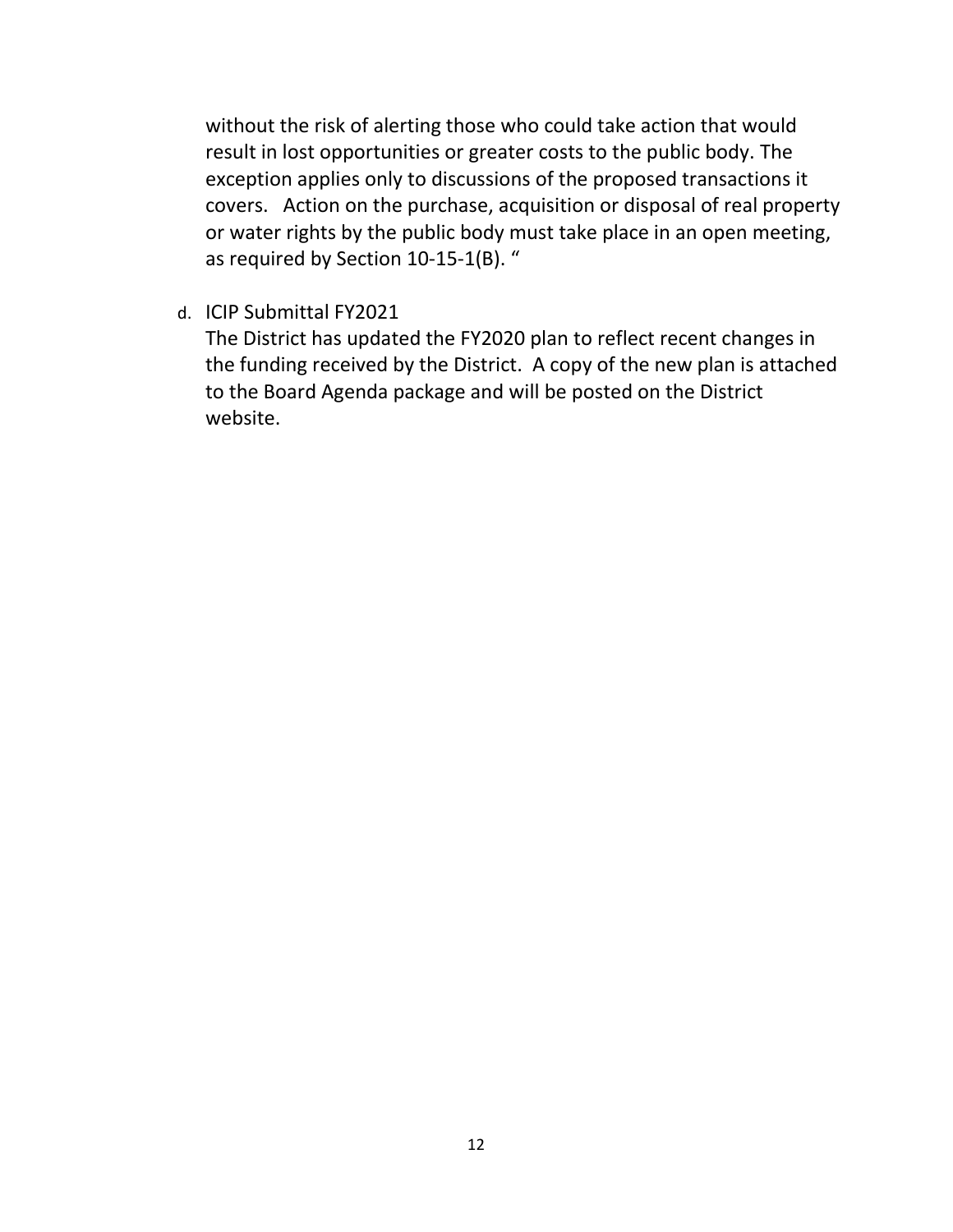**#9 Action Items: Resolutions**

# **South Central Regional Transit District**

**Resolution Number: FY20-01**

**A Resolution approving the Financial Statements and Budget as of July 24, 2019.** 

**WHEREAS**, the South Central Regional Transit District Board of Directors met in a meeting Wednesday, June 26<sup>th</sup>, 2019 in the Dona Ana County Offices, 845 N. Motel Blvd., Las Cruces, N.M.; and,

**NOW, THEREFORE, BE IT RESOLVED** by the Board of Directors of the South-Central Regional Transit District does hereby approve the Financial Statements and Budget as of June 30st, 2019.

**ADOPTED AND APPROVED THE 24 thDAY OF JULY 2019.**

Javier Perea, SCRTD Board Chair

ATTEST: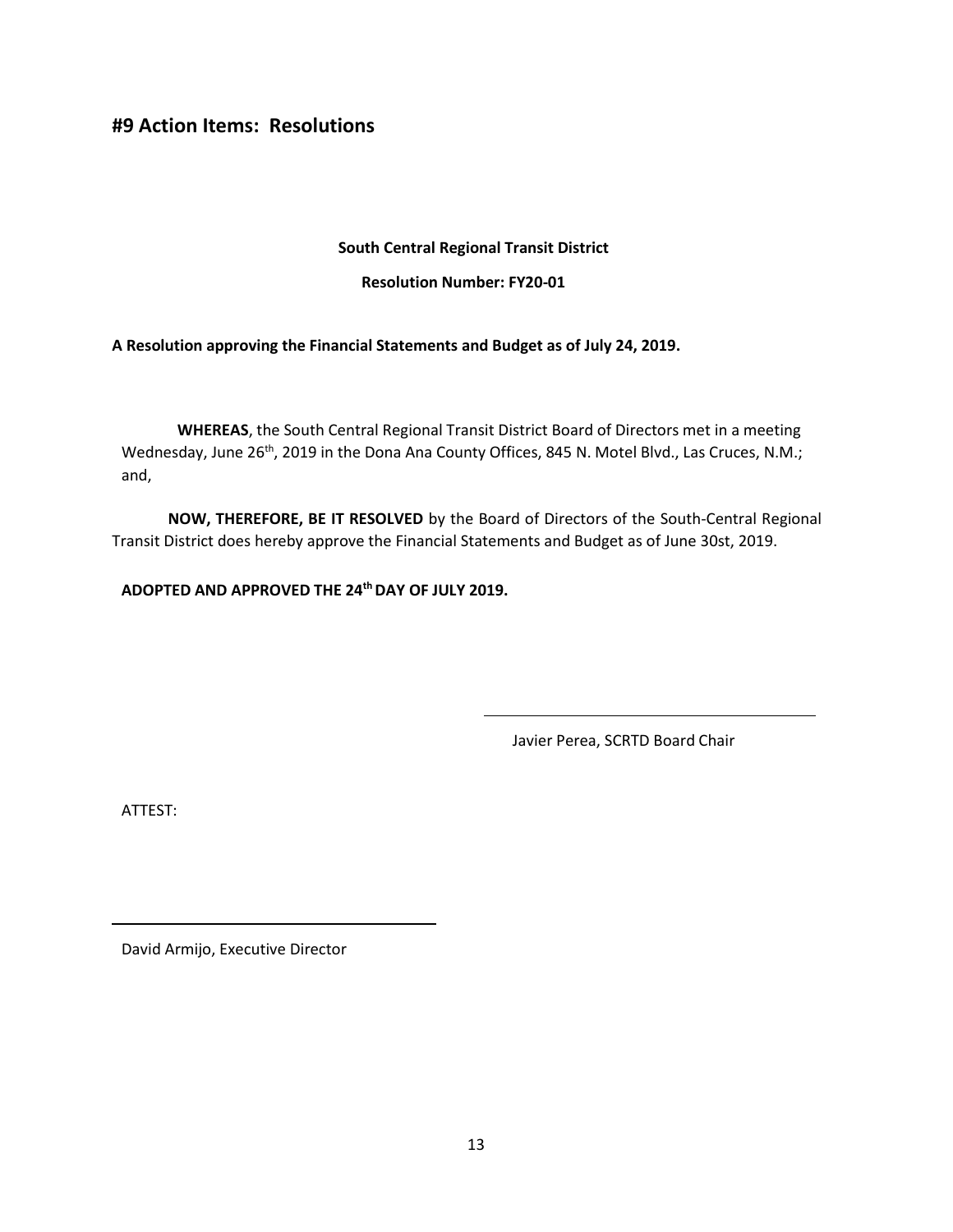**Resolution Number: FY20-02**

**A Resolution approving the South Central Regional Transit District Fiscal Year 2018-2019 Budget Adjustments.**

**WHEREAS**, the South-Central Regional Transit District Board of Directors met in a meeting Wednesday, July 24<sup>th</sup>, 2019 in the Dona Ana County Offices, 845 N. Motel Blvd., Las Cruces, N.M.; and,

**WHEREAS**, the South Central Regional Transit District accepts the Fiscal Year 2018-2019 Budget Adjustments.

**NOW, THEREFORE, BE IT RESOLVED** by the Board of Directors of the South Central Regional Transit District does hereby approve the Fiscal Year 2018-2019 Budget Adjustments.

**ADOPTED AND APPROVED THE 24 th DAY OF JULY 2019.**

Javier Perea, SCRTD Board Chair

ATTEST: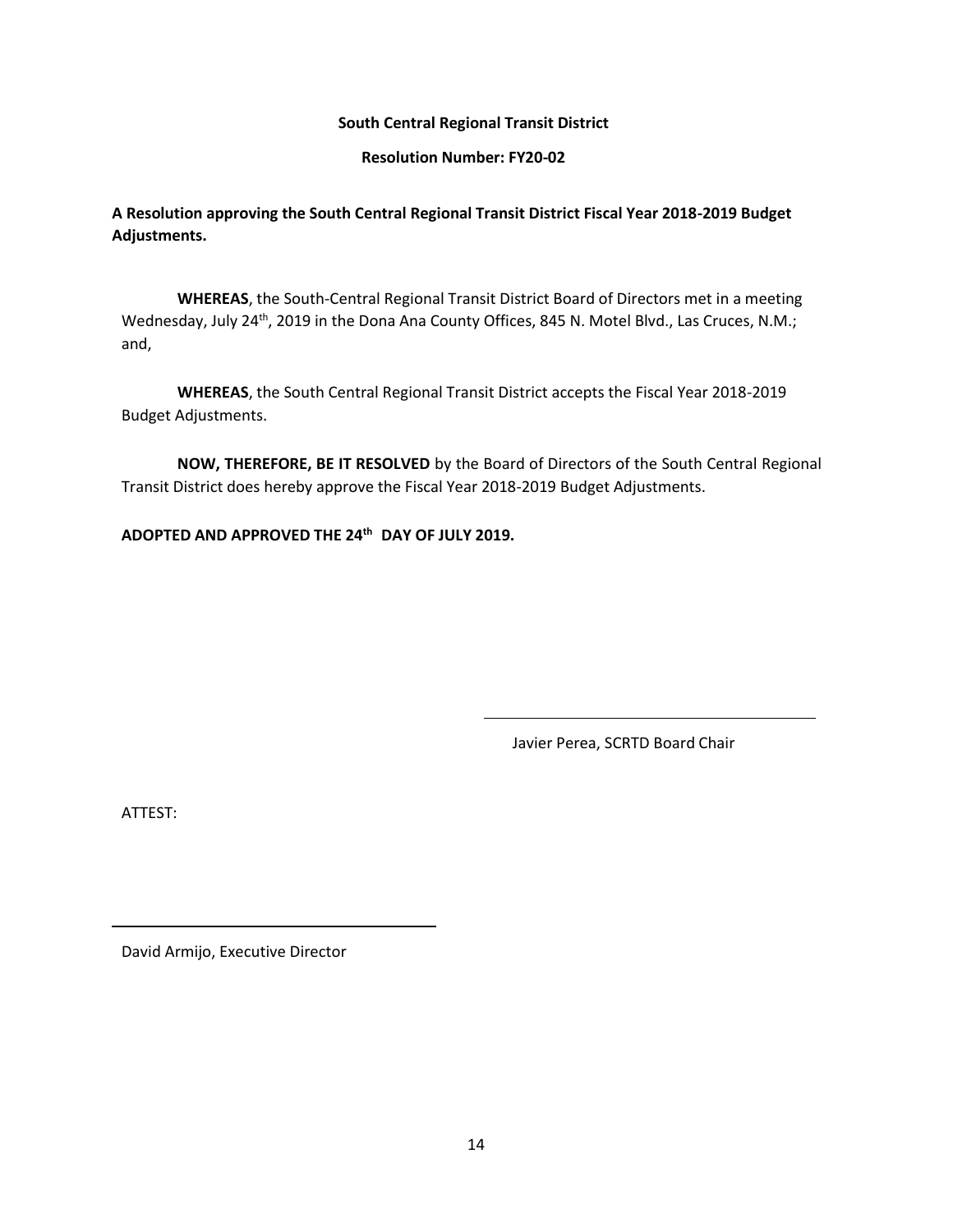**Resolution Number: FY20-03**

**A Resolution approving the Submittal of an application for the 2020 Call for Projects via El Paso MPO**

> **WHEREAS**, the South-Central Regional Transit District Board of Directors met in a meeting Wednesday, July 24th, 2019 at the Dona Ana County Offices, 845 N. Motel Blvd., Las Cruces, N.M.; and,

**WHEREAS**, the South-Central Regional Transit District approves the Submission of an application for the 2020 Call for Projects via El Paso MPO,

**NOW, THEREFORE, BE IT RESOLVED** by the Board of Directors of the South-Central Regional Transit District does hereby approve the Submission of an application for the 2020 Call for Projects via El Paso MPO.

**ADOPTED AND APPROVED THE 26 rd DAY OF JUNE 2019.**

Javier Perea, SCRTD Board Chair

ATTEST: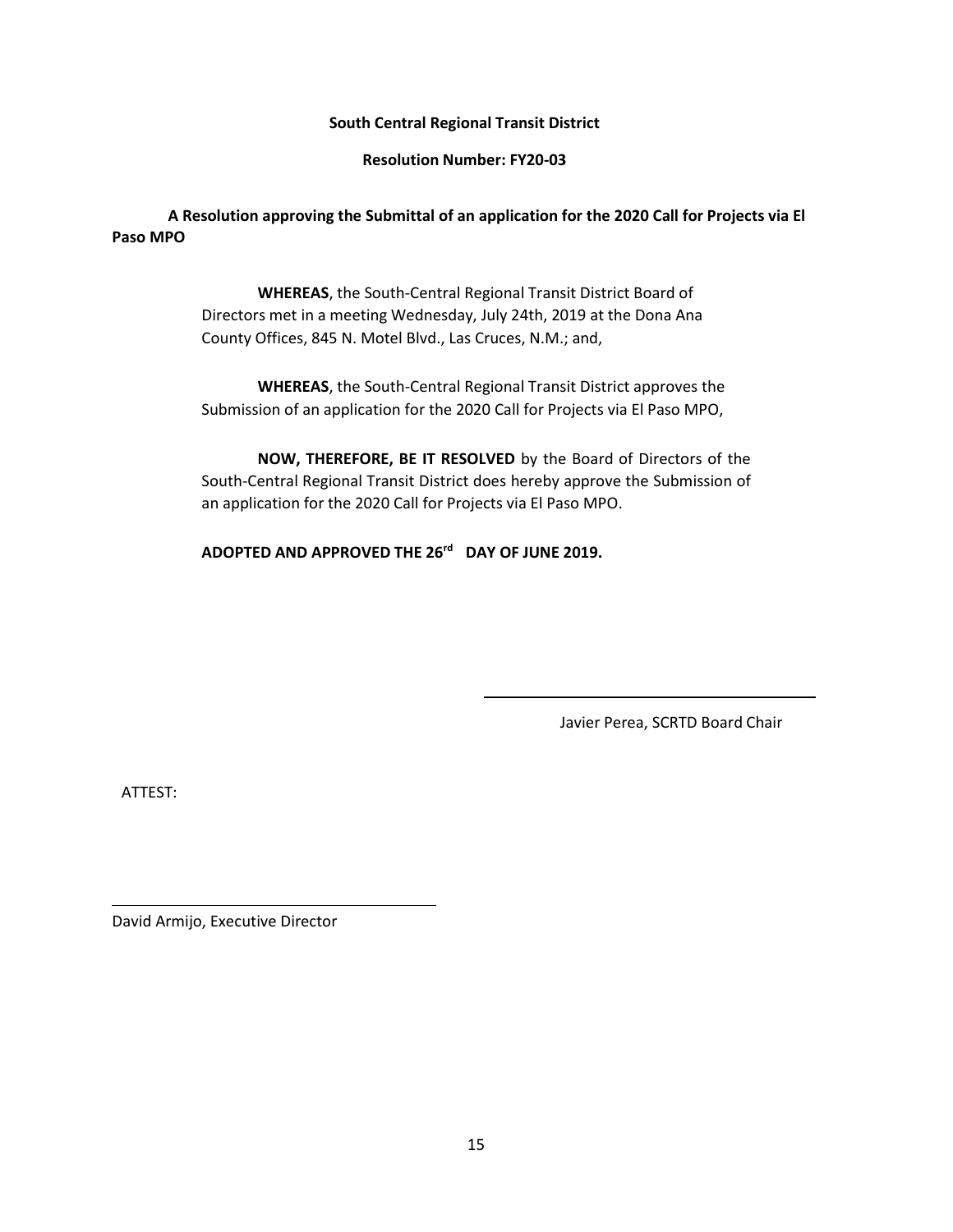**Resolution Number: FY2020-04**

# **A Resolution approving the Contract Amendment for Z-Trans to operate transit service for SCRTD**

**WHEREAS**, the South-Central Regional Transit District Board of Directors met in a meeting Wednesday, July 24<sup>th</sup>, 2019 at the Dona Ana County Offices, 845 N. Motel Blvd., Las Cruces, N.M.; and,

**WHEREAS**, the South-Central Regional Transit District Board of Directors contracts for service on the Orange Route that operates from Alamogordo to Las Cruces, inbound and outbound, with intermittent stops and operated via an annual contract with Z-Trans for an amount not to exceed \$20,000.

**NOW, THEREFORE, BE IT RESOLVED** by the Board of Directors of the South-Central Regional Transit District does hereby approve the extension of the Z-Trans Contract from October 1, 2018 to September 30, 2019.

# **ADOPTED AND APPROVED THE 24thDAY OF JULY 2019**

Javier Perea, SCRTD Board Chair

ATTEST: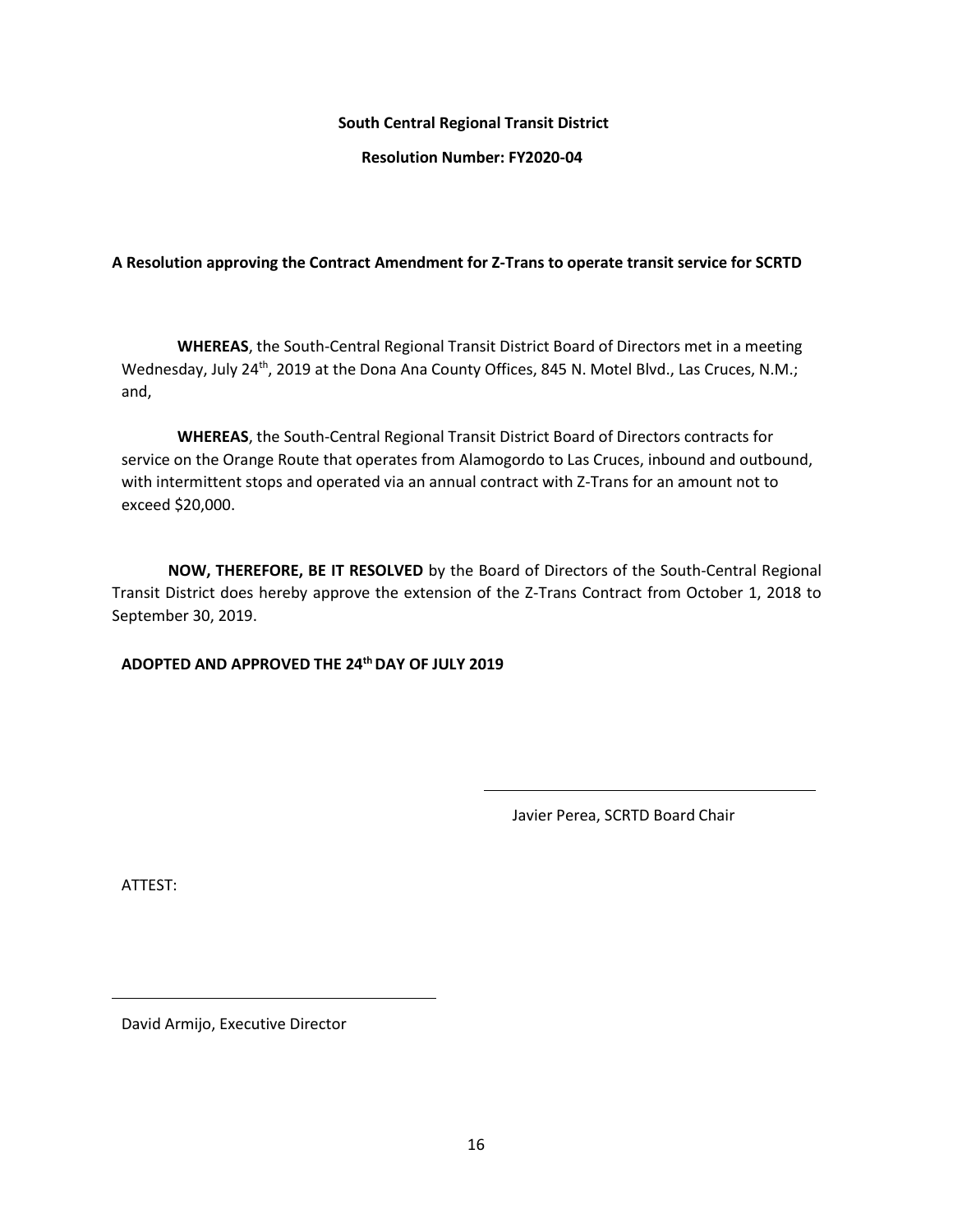**Resolution Number: FY2020-05**

**A Resolution approving the Acquisition of a Property located on 830 Anthony Drive, Anthony, New Mexico for use as a Bus Facility and Administrative Office for the Transit District.**

**WHEREAS**, the South-Central Regional Transit District Board of Directors met in a meeting Wednesday, July 24<sup>th</sup>, 2019 at the Dona Ana County Offices, 845 N. Motel Blvd., Las Cruces, N.M.; and,

**WHEREAS**, the South-Central Regional Transit District Board of Directors contracts for service on the Orange Route that operates from Alamogordo to Las Cruces, inbound and outbound, with intermittent stops and operated via an annual contract with Z-Trans for an amount not to exceed \$20,000.

**NOW, THEREFORE, BE IT RESOLVED** by the Board of Directors of the South-Central Regional Transit District does hereby approve the extension of the Z-Trans Contract from October 1, 2018 to September 30, 2019.

**ADOPTED AND APPROVED THE 24thDAY OF JULY 2019**

Javier Perea, SCRTD Board Chair

ATTEST: